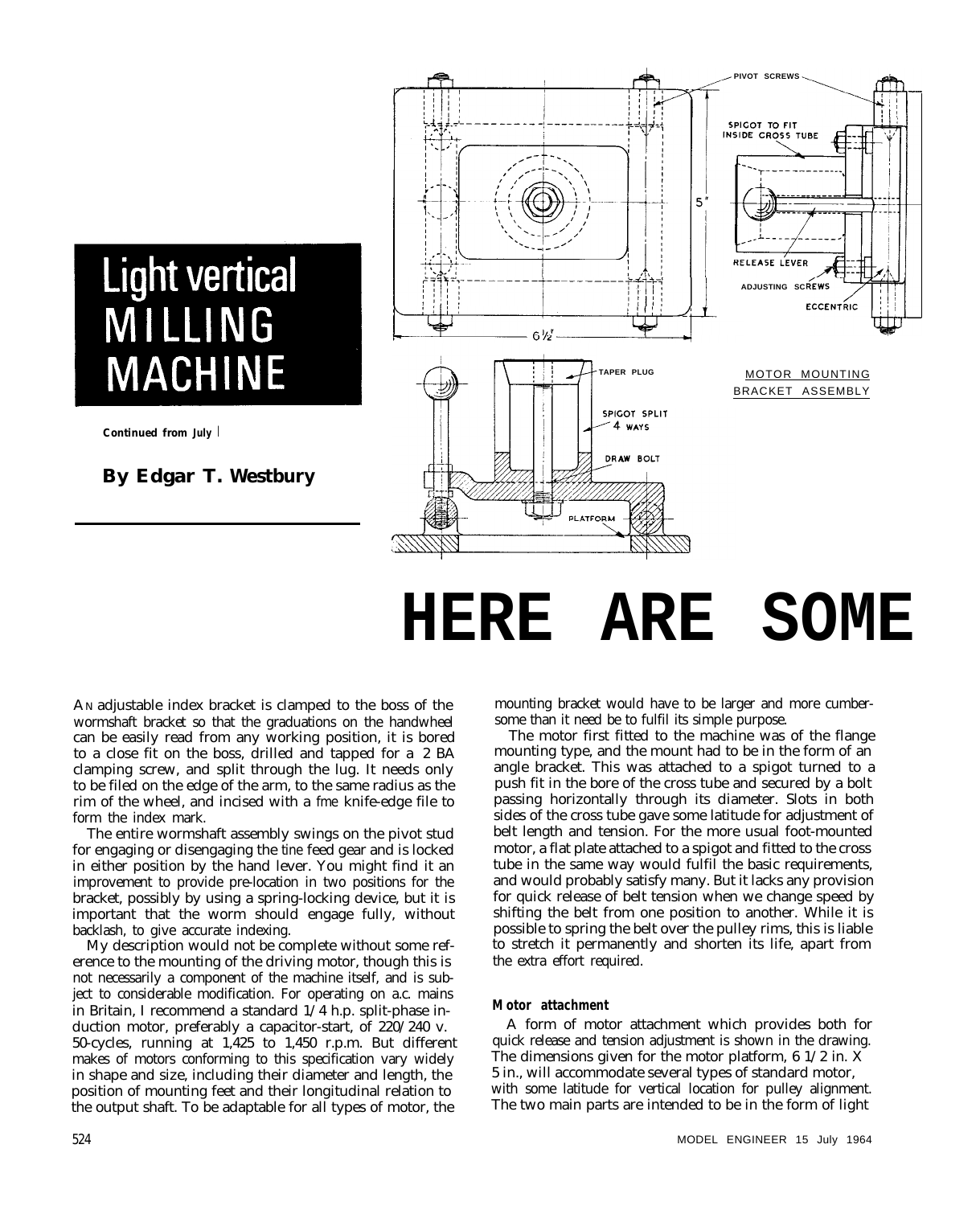alloy castings, though they could be fabricated in steel by welding or brazing.

The bracket has a hollow spigot which should be turned to a close push-fit in the bore of the cross tube, and is bored at the mouth to a taper of 30 deg. inclusive. It is then split four ways for about half its length, and fitted with a taper plug and draw bolt so that it can be expanded to a secure fit inside the tube. The rectangular flange of the bracket has a projecting lug at one end, centre-drilled at top and bottom to fit the hinge pivots, and is set back at the other extremity to take the two adjusting screws. These have plain round flat heads and are fitted with locking nuts. The motor platform is simply a flat plate which has an aperture in the centre to economise metal and reduce weight (an optional feature) and is provided at the back with four lugs, each drilled and tapped for pointed screws, which are also fitted with lock nuts.

Tension is released by a short bar, centre-drilled eccentrically at each end to fit the points of the pivot screws, and cross-drilled and tapped at the middle to take the hand lever. In the plan view, the lever is at right angles to the motor platform, with the eccentric bearing against the heads of the adjusting screws to maintain normal belt tension. When the lever is turned outwards, to just over a right angle, the platform is free to move closer to the bracket and thus loosen the belt. No provision is made for preventing the platform from swinging away from the bracket, as this can happen only if the belt is completely removed. A simple limiting device can easily be added.

For working with normal right-handed cutters of any

# **E ACCESSORIES**



*Milling a keyway fin. wide X tin. deep with a slot drill in a single cut* type, the top end of the machine spindle--and also, of course, the end of the motor spindl-must rotate in a clockwise direction. A reversible motor is not necessary, unless left-handed cutters are to be used, in which event you would be wise to make some provision to prevent the collet chuck cap and other screwed fittings from working loose. If the motor, as originally made, runs in the wrong direction and is not intended to be reversible, we must find the ends of the main and starting windings and reverse them in relation to each other.

The milling machine, in its basic form as described and illustrated, is of course capable of being improved and elaborated. One addition which many will consider worth while is a guard or enclosure for the driving belt; in a machine intended for industrial use this would be regarded as an essential safety precaution. I have not given details, but its design does not involve any great problems. It could easily be made from sheet metal by fabrication or panelbeating methods, and attached to the spindle head and the motor bracket at front and back. For easy removal while changing belt positions, these attachments may be in the form of bent steel angle brackets, to which the guard is fastened by knurled hand-screws.

#### **For accuracy**

The possibility of fitting an index to the cross member, to show the angular position of the spindle head, will undoubtedly occur to many, but it is not as easy as it looks to devise a practical fitting of this kind which will be effective at all extensions of the head. A ring, indexed radially in degrees, could be attached to the front end of the cross tube, and a straight line incised along the cross tube would indicate angular settings against it. But in view of the relatively small diameter of the tube, the accuracy of indications provided in this way, at the much greater radius of the spindle nose or cutter, would not be very great.

Undoubtedly most of the work done on this machine will call for vertical setting of the spindle, and the need will be evident for some way of providing accuracy. One of the simplest and most positive means is to make or adapt a trysquare with specially long blade and stock, which will rest on the surface of the milling table and register against the vertical strip on the right-hand side of the spindle head. The same idea can be applied to adjusting angular settings, by making a protractor with similar long limbs, or adapting the protractor from a large combination rule set. The check should be made over as great a length of surface as possible, on both the table and the spindle head.

#### **Angular settings**

The difficulty of adjusting angular settings accurately is not as great as we may think. For instance, it has been put to me that if we need to alter either the height or the radial extension of the spindle head, we must make a complete recheck of the spindle angle and lateral alignment-a tedious business. But there are many simple aids which can be used to eliminate the need for re-checking. For instance, in moving the spindle head in any plane, we can maintain, or return to, the previous spindle location by fitting a truerunning dummy mandrel in the collet chuck and registering it against a straight test strip bolted to the machine table or held in the chuck in a true lateral or cross plane.

In the milling of flat surfaces with a broad cutter, it is often an advantage to set the spindle head slightly out of the vertical plane-only a mere fraction of a degree--so that the